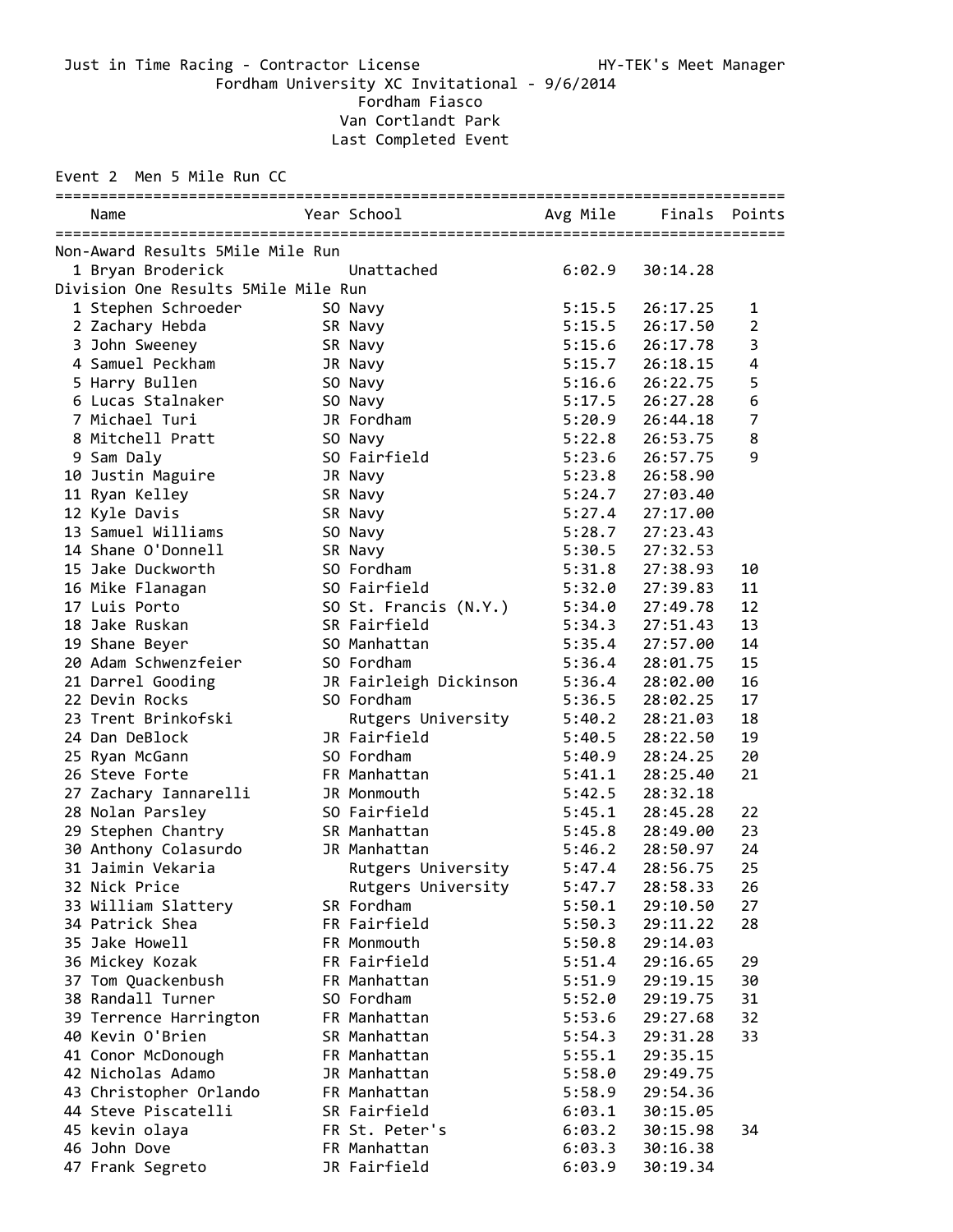| 48 Luke Wiley                          | Rutgers University     | 6:07.4 | 30:36.63 | 35             |
|----------------------------------------|------------------------|--------|----------|----------------|
| 49 Dawud Abdur-Rashid                  | FR St. Francis (N.Y.)  | 6:08.0 | 30:39.56 | 36             |
| 50 Aaron Nieves                        | FR St. Francis (N.Y.)  | 6:09.8 | 30:48.98 | 37             |
| 51 Erik Flores                         | FR Manhattan           | 6:12.8 | 31:03.98 |                |
| 52 James English                       | FR Monmouth            | 6:13.3 | 31:06.20 |                |
|                                        |                        |        |          |                |
| 53 Alex Livernois                      | Rutgers University     | 6:14.3 | 31:11.38 | 38             |
| 54 Dan Lee                             | Rutgers University     | 6:14.6 | 31:12.78 | 39             |
| 55 Brendan Pratt                       | FR Fairfield           | 6:16.2 | 31:20.59 |                |
| 56 Bernard Rebecchi                    | FR Monmouth            | 6:20.7 | 31:43.16 |                |
| 57 Kazeem Otun                         | SO Fairleigh Dickinson | 6:22.2 | 31:50.84 | 40             |
| 58 Michael Gale                        | SR St. Francis (N.Y.)  | 6:28.6 | 32:22.70 | 41             |
| 59 Joshua Utate                        | SO Fairleigh Dickinson | 6:32.3 | 32:41.45 | 42             |
|                                        |                        |        |          | 43             |
| 60 Lance Weaver                        | JR St. Peter's         | 6:43.0 | 33:34.88 |                |
| 61 Mohamed Merdan                      | SR St. Peter's         | 6:46.6 | 33:52.63 | 44             |
| 62 Quesnel Senatus                     | SR St. Francis (N.Y.)  | 6:52.4 | 34:21.91 | 45             |
| 63 Lamar Gillespie                     | SO St. Francis (N.Y.)  | 6:54.1 | 34:30.09 | 46             |
| 64 Frank Ortiz                         | SR Fairleigh Dickinson | 6:56.9 | 34:44.16 | 47             |
| 65 Cody Shave                          | SR Fairleigh Dickinson | 6:59.7 | 34:58.41 | 48             |
| 66 Luther Gillespie                    | SO St. Francis (N.Y.)  | 7:18.6 | 36:32.88 | 49             |
| 67 Wagner Elancieux                    | SO St. Francis (N.Y.)  | 7:19.7 | 36:38.06 |                |
| 68 Dan Lehman                          | FR Fairfield           | 7:25.9 | 37:09.20 |                |
|                                        |                        |        |          |                |
| 69 Jenya Dyagilev                      | JR Fairleigh Dickinson | 7:27.5 | 37:17.38 | 50             |
| 70 John Paul Herrera                   | SR St. Peter's         | 7:43.5 | 38:37.31 | 51             |
| 71 Karl Desil                          | SR St. Peter's         | 7:44.4 | 38:41.88 | 52             |
| Division 2,3,JC Results 5Mile Mile Run |                        |        |          |                |
| 1 Aaron Dinzeo                         | SR California (Pa.)    | 5:04.7 | 25:23.15 | 1              |
| 2 Abel Robinault                       | SR California (Pa.)    | 5:21.6 | 26:47.78 | $\overline{2}$ |
| 3 Andrew Tedeschi                      | SO College of N        | 5:32.1 | 27:40.22 | $\mathbf{3}$   |
| 4 Jon Sewnig                           | SR Rowan               | 5:32.4 | 27:42.00 | $\overline{4}$ |
| 5 Scott Savage                         | JR College of N        | 5:33.6 | 27:48.00 | 5              |
| 6 Alex Zubko                           | JR East Stroudsburg    | 5:36.0 | 27:59.78 | 6              |
| 7 Brandon Mazzarella                   | SO College of N        | 5:36.1 | 28:00.18 | $\overline{7}$ |
|                                        |                        |        |          | 8              |
| 8 Robert Buzby                         | SR Rowan               | 5:36.2 | 28:00.93 |                |
| 9 Mike Secreti                         | SO Felican College     | 5:36.9 | 28:04.25 | 9              |
| 10 Morgan Huegel                       | SR California (Pa.)    | 5:37.1 | 28:05.25 | 10             |
| 11 Andrew DeMaria                      | JR College of N        | 5:39.3 | 28:16.36 | 11             |
| 12 Alec Lederer                        | SO East Stroudsburg    | 5:39.8 | 28:18.86 | 12             |
| 13 Ed Freisinger                       | FR Rowan               | 5:39.9 | 28:19.53 | 13             |
| 14 Tyler Grimm                         | JR College of N        | 5:41.3 | 28:26.53 | 14             |
| 15 Anthony Ruiz                        | SO East Stroudsburg    | 5:41.7 | 28:28.22 | 15             |
| 16 Benjamin Barragan                   | JR Nyack College       | 5:42.1 | 28:30.36 | 16             |
| 17 Corbin Padgett                      | SO California (Pa.)    | 5:42.6 | 28:33.03 | 17             |
| 18 Nicholas Pezza                      | SR California (Pa.)    | 5:43.0 | 28:34.97 | 18             |
|                                        |                        |        |          | 19             |
| 19 Jeremy Rapposelli                   | FR East Stroudsburg    | 5:43.5 | 28:37.25 |                |
| 20 Pat McCurry                         | JR Rowan               | 5:44.6 | 28:43.03 | 20             |
| 21 Kyle Reese                          | SR East Stroudsburg    | 5:45.9 | 28:49.25 | 21             |
| 22 Michael Olivola                     | JR College of N        | 5:46.6 | 28:52.93 | 22             |
| 23 Keenan Huggins Filozof              | SR Felican College     | 5:46.9 | 28:54.50 | 23             |
| 24 Jeremy Garrell                      | SR College of N        | 5:48.4 | 29:01.83 | 24             |
| 25 Jamie Burkwit                       | JR California (Pa.)    | 5:49.6 | 29:07.78 | 25             |
| 26 Daniel Wolfer                       | SO Usmma               | 5:49.6 | 29:08.03 | 26             |
| 27 Patrick Waite                       | SR College of N        | 5:50.0 | 29:09.75 |                |
| 28 Rajinder Singh                      | SR Rowan               | 5:50.7 | 29:13.22 | 27             |
| 29 Michael Scott                       | SO Liu Post            | 5:50.9 | 29:14.53 |                |
|                                        |                        |        |          |                |
| 30 Roberto Guiducci                    | JR College of N        | 5:51.8 | 29:18.75 |                |
| 31 Patrick McGuiness                   | FR Usmma               | 5:52.4 | 29:21.83 | 28             |
| 32 John Meyer                          | SO Rowan               | 5:53.7 | 29:28.25 | 29             |
| 33 Alec Trapani                        | FR Rowan               | 5:53.8 | 29:28.93 | 30             |
| 34 Jacob Saleh                         | FR College of N        | 5:54.0 | 29:29.97 |                |
| 35 Joe Hartline                        | JR Rowan               | 5:54.4 | 29:31.97 |                |
| 36 Dan Wills                           | FR East Stroudsburg    | 5:54.6 | 29:32.75 | 31             |
|                                        |                        |        |          |                |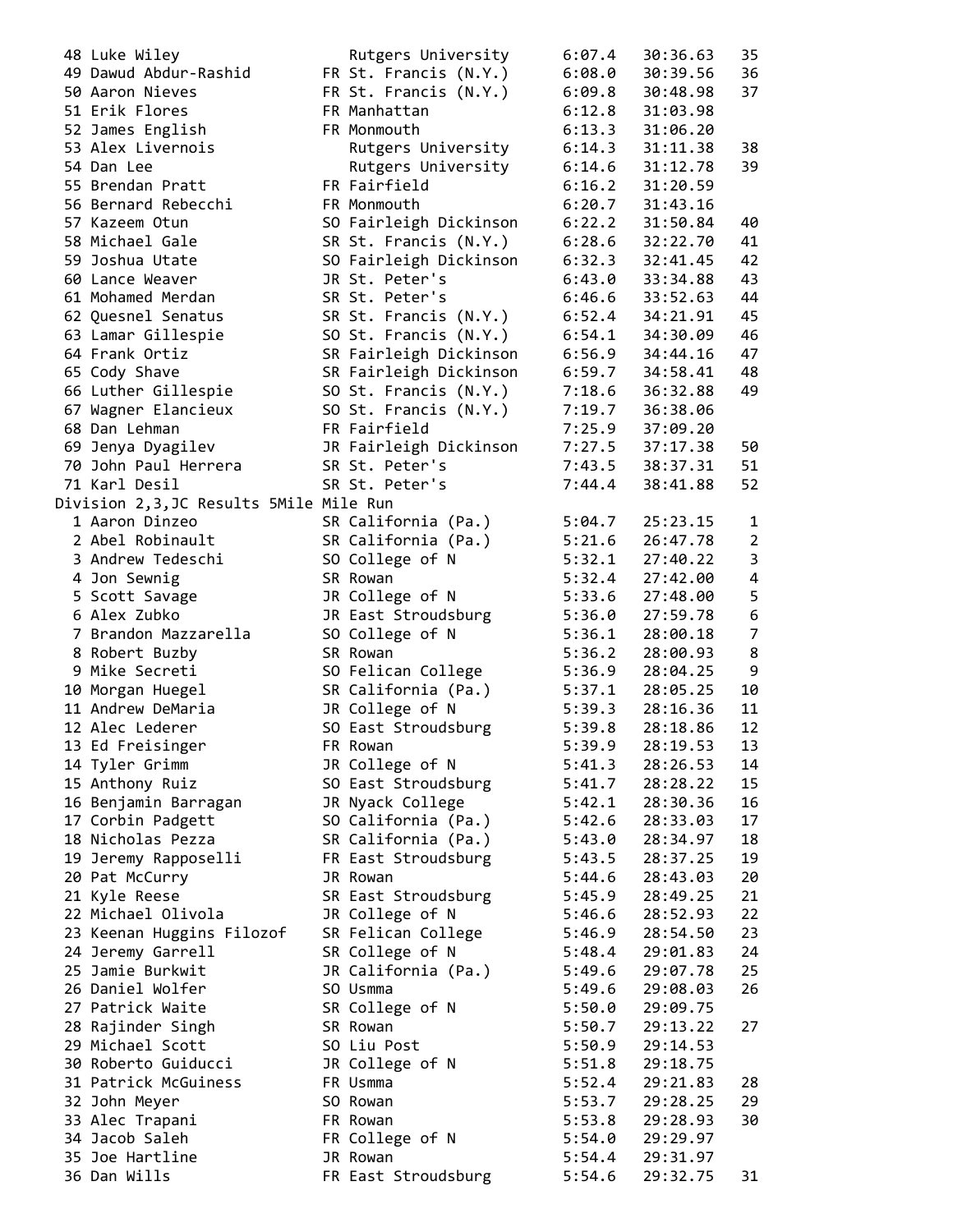| Rank Team                            | Total<br>1<br>2                 | 3<br>4 | 5                | *6 | *7                   | *8 | *9 |
|--------------------------------------|---------------------------------|--------|------------------|----|----------------------|----|----|
|                                      | Team Scores                     |        |                  |    |                      |    |    |
|                                      |                                 |        |                  |    |                      |    |    |
| 87 Nicolas Jubera                    | SR New York Ins                 |        | 7:31.2           |    | 37:35.70             |    | 52 |
| 86 Fernando Gomez                    | FR Felican College              |        | 7:20.6           |    | 36:42.84             |    | 51 |
| 85 Aiden Lynch                       | SR Felican College              |        | 7:08.5           |    | 35:42.06             |    | 50 |
| 84 Chruis Lipari                     | SO New York Ins                 |        | 7:05.8           |    | 35:28.91             |    | 49 |
| 83 Stephen Bailey                    | SO Nyack College                |        | 6:45.8           |    | 33:48.70             |    | 48 |
| 82 Nick Mayros                       | SO New York Ins                 |        | 6:38.2           |    | 33:10.63             |    | 47 |
| 81 Zack Krieger                      | FR East Stroudsburg             |        | 6:32.3           |    | 32:41.23             |    |    |
| 80 Matt Jones                        | SO College of N                 |        | 6:32.1           |    | 32:40.34             |    |    |
| 79 Ed Bohi                           | SO College of N                 |        | 6:24.4           |    | 32:01.80             |    |    |
| 78 Bishoy Bishara                    | FR New York Ins                 |        | 6:20.4<br>6:23.5 |    | 31:57.38             |    | 46 |
| 77 Tyler Mack                        | FR New York Ins                 |        |                  |    | 31:41.78             |    | 45 |
| 76 Michael Lewis                     | SR Rowan                        |        | 6:20.2           |    | 31:40.88             |    |    |
| 74 Dylan Lynch<br>75 Theodore Hamlin | FR New York Ins                 |        | 6:19.9           |    | 31:39.13             |    | 44 |
|                                      | SR College of N                 |        | 6:18.9           |    | 31:34.13             |    |    |
| 73 Cameron Green                     | FR East Stroudsburg<br>SO Usmma |        | 6:17.9<br>6:18.3 |    | 31:29.06<br>31:31.48 |    |    |
| 71 John Strollo<br>72 Mike Mikula    | FR Rowan                        |        | 6:16.2           |    | 31:20.88             |    |    |
| 70 JP Montgomery                     | FR East Stroudsburg             |        | 6:15.1           |    | 31:15.45             |    |    |
| 69 Zygmunt Piekos                    | SO East Stroudsburg             |        | 6:15.0           |    | 31:14.95             |    |    |
| 68 Dan Murray                        | JR Rowan                        |        | 6:13.8           |    | 31:08.78             |    |    |
| 67 Kevin Lawlor                      | FR Rowan                        |        | 6:13.1           |    | 31:05.45             |    |    |
| 66 Kory Rolek                        | JR East Stroudsburg             |        | 6:12.3           |    | 31:01.38             |    |    |
| 65 Connor Gillispe                   | SO Felican College              |        | 6:12.0           |    | 30:59.70             |    | 43 |
| 64 Michael Davies                    | SR Rowan                        |        | 6:11.2           |    | 30:55.95             |    |    |
| 63 Ryah Gioe                         | FR Liu Post                     |        | 6:10.8           |    | 30:53.59             |    |    |
| 62 Sean Halligan                     | FR East Stroudsburg             |        | 6:10.1           |    | 30:50.34             |    |    |
| 61 Derek Earnhart                    | FR Rowan                        |        | 6:09.6           |    | 30:47.59             |    |    |
| 60 Tyler Shields                     | SO Rowan                        |        | 6:08.6           |    | 30:42.91             |    |    |
| 59 Nick Nocco                        | FR Rowan                        |        | 6:08.0           |    | 30:39.84             |    |    |
| 58 Jesse Spector                     | SR Rowan                        |        | 6:07.0           |    | 30:34.90             |    |    |
| 57 Ryan Smith                        | SO Rowan                        |        | 6:06.8           |    | 30:33.88             |    |    |
| 56 Michael Dittmer                   | JR Usmma                        |        | 6:05.1           |    | 30:25.28             |    | 42 |
| 55 Alex Cary                         | SO College of N                 |        | 6:05.1           |    | 30:25.16             |    |    |
| 54 Brennan Megeff                    | FR Usmma                        |        | 6:05.0           |    | 30:24.56             |    | 41 |
| 53 Thomas Trott                      | FR Nyack College                |        | 6:04.8           |    | 30:23.78             |    | 40 |
| 52 Dan Buccino                       | FR East Stroudsburg             |        | 6:03.5           |    | 30:17.38             |    |    |
| 51 Jeff Tauriello                    | SR Rowan                        |        | 6:03.2           |    | 30:15.66             |    |    |
| 50 Steven Arnone                     | JR Liu Post                     |        | 6:01.3           |    | 30:06.22             |    |    |
| 49 Nathaniel Dominy                  | SO Nyack College                |        | 6:00.6           |    | 30:02.75             |    | 39 |
| 48 Alexander Barton                  | FR Usmma                        |        | 5:58.4           |    | 29:51.97             |    | 38 |
| 47 Kevin Veltre                      | FR Rowan                        |        | 5:58.3           |    | 29:51.33             |    |    |
| 46 Tim Reardon                       | SR Rowan                        |        | 5:58.2           |    | 29:50.65             |    |    |
| 45 Brad Meixsell                     | SO East Stroudsburg             |        | 5:57.8           |    | 29:48.83             |    | 37 |
| 44 Connor McWeeney                   | FR Usmma                        |        | 5:57.2           |    | 29:46.03             |    | 36 |
| 43 Daniel MacElrevey                 | FR Usmma                        |        | 5:56.0           |    | 29:39.75             |    | 35 |
| 42 Kevin Scott                       | SO College of N                 |        | 5:55.7           |    | 29:38.50             |    |    |
| 41 Jon Stouber                       | JR College of N                 |        | 5:55.6           |    | 29:38.00             |    |    |
| 40 Mateusz Gacik                     | SO Nyack College                |        | 5:55.6           |    | 29:37.61             |    | 34 |
| 39 Thomas Ruppel                     | FR New York Ins                 |        | 5:55.5           |    | 29:37.25             |    | 33 |
| 38 Carlos Coronado                   | SO Rowan                        |        | 5:54.9           |    | 29:34.50             |    |    |
| 37 Lenny Verdetto                    | JR California (Pa.)             |        | 5:54.9           |    | 29:34.08             |    | 32 |

| Rank Team                                         | Total 1 2 3 4 5 *6 *7 *8 *9 |  |  |                    |  |  |
|---------------------------------------------------|-----------------------------|--|--|--------------------|--|--|
| Division 2,3,JC Results 5Mile Mile Run            |                             |  |  |                    |  |  |
| 1 College of New Jersey<br>Total Time: 2:20:11.29 | 40 3 5 7 11 14 22 24        |  |  |                    |  |  |
| Average: 28:02.26                                 |                             |  |  |                    |  |  |
| 2 California (Pa.)                                | 48 —                        |  |  | 1 2 10 17 18 25 32 |  |  |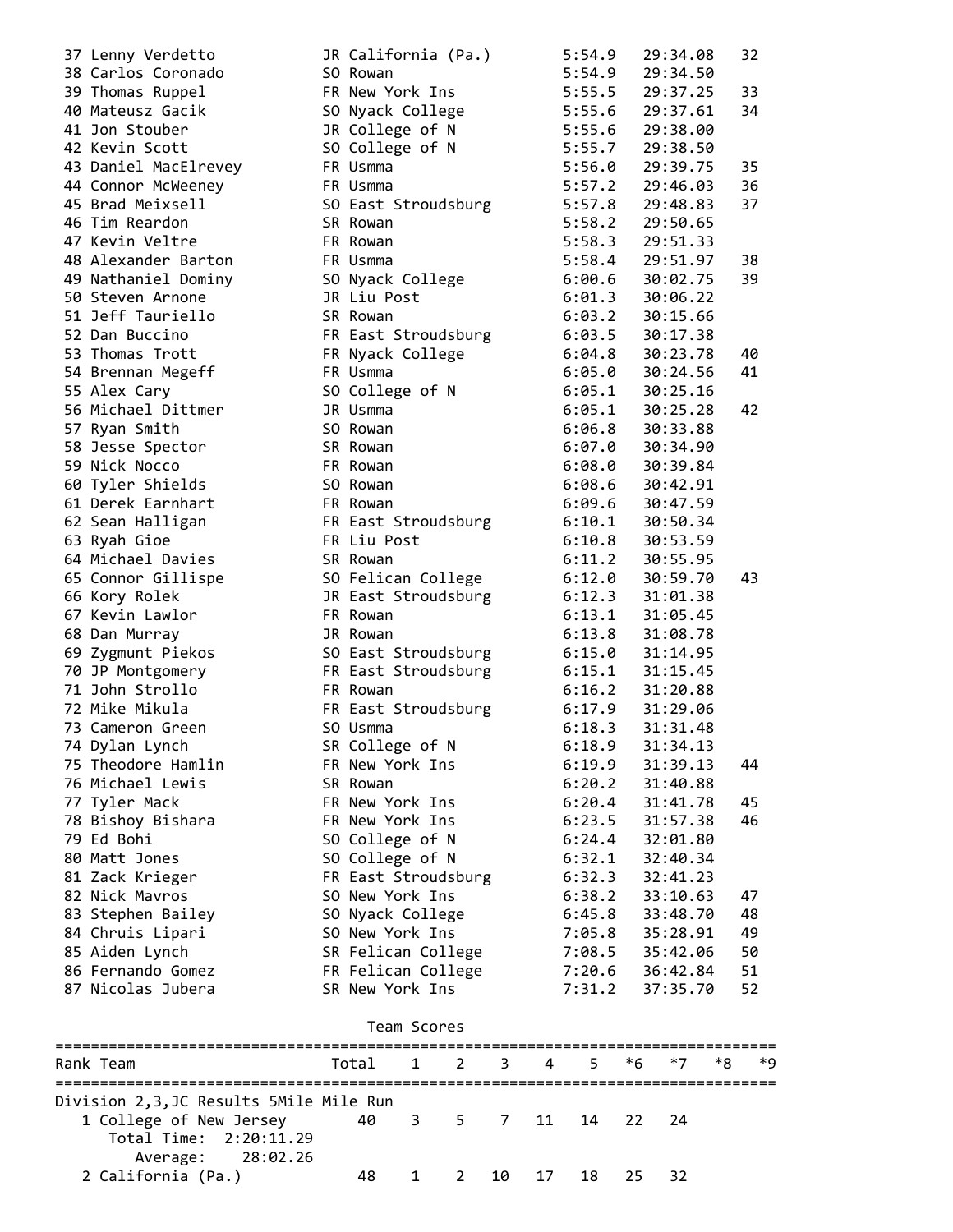| Total Time:               | 2:17:24.18                          |     |              |                |    |    |    |    |    |
|---------------------------|-------------------------------------|-----|--------------|----------------|----|----|----|----|----|
| Average:                  | 27:28.84                            |     |              |                |    |    |    |    |    |
| 3 Rowan                   |                                     | 72  | 4            | 8              | 13 | 20 | 27 | 29 | 30 |
| Total Time:               | 2:21:58.71                          |     |              |                |    |    |    |    |    |
| Average:                  | 28:23.75                            |     |              |                |    |    |    |    |    |
| 4 East Stroudsburg        |                                     | 73  | 6            | 12             | 15 | 19 | 21 | 31 | 37 |
| Total Time:               | 2:22:13.36                          |     |              |                |    |    |    |    |    |
| Average:                  | 28:26.68                            |     |              |                |    |    |    |    |    |
| 5 Usmma                   |                                     | 163 | 26           | 28             | 35 | 36 | 38 | 41 | 42 |
| Total Time:               | 2:27:47.61                          |     |              |                |    |    |    |    |    |
| Average:                  | 29:33.53                            |     |              |                |    |    |    |    |    |
| 6 Felican College         |                                     | 176 | 9            | 23             | 43 | 50 | 51 |    |    |
| Total Time:               | 2:40:23.36                          |     |              |                |    |    |    |    |    |
| Average:                  | 32:04.67                            |     |              |                |    |    |    |    |    |
| 7 Nyack College           |                                     | 177 | 16           | 34             | 39 | 40 | 48 |    |    |
| Total Time:               | 2:32:23.20                          |     |              |                |    |    |    |    |    |
| Average:                  | 30:28.64                            |     |              |                |    |    |    |    |    |
| 8 New York Institute/Tech |                                     | 215 | 33           | 44             | 45 | 46 | 47 | 49 | 52 |
| Total Time:               | 2:38:06.17                          |     |              |                |    |    |    |    |    |
| Average:                  | 31:37.24                            |     |              |                |    |    |    |    |    |
|                           | Division One Results 5Mile Mile Run |     |              |                |    |    |    |    |    |
| 1 Navy                    |                                     | 15  | $\mathbf{1}$ | $\overline{2}$ | 3  | 4  | 5  | 6  | 8  |
| Total Time:               | 2:11:33.43                          |     |              |                |    |    |    |    |    |
| Average:                  | 26:18.69                            |     |              |                |    |    |    |    |    |
| 2 Fordham                 |                                     | 69  | 7            | 10             | 15 | 17 | 20 | 27 | 31 |
| Total Time:               | 2:18:51.36                          |     |              |                |    |    |    |    |    |
| Average:                  | 27:46.28                            |     |              |                |    |    |    |    |    |
| 3 Fairfield               |                                     | 74  | 9            | 11             | 13 | 19 | 22 | 28 | 29 |
| Total Time:               | 2:19:36.79                          |     |              |                |    |    |    |    |    |
| Average:                  | 27:55.36                            |     |              |                |    |    |    |    |    |
| 4 Manhattan               |                                     | 112 | 14           | 21             | 23 | 24 | 30 | 32 | 33 |
| Total Time:               | 2:23:21.53                          |     |              |                |    |    |    |    |    |
| Average:                  | 28:40.31                            |     |              |                |    |    |    |    |    |
| 5 Rutgers University      |                                     | 142 | 18           | 25             | 26 | 35 | 38 | 39 |    |
| Total Time:               | 2:28:04.12                          |     |              |                |    |    |    |    |    |
| Average:                  | 29:36.83                            |     |              |                |    |    |    |    |    |
| 6 St. Francis (N.Y.)      |                                     | 171 | 12           | 36             | 37 | 41 | 45 | 46 | 49 |
| Total Time:               | 2:36:02.94                          |     |              |                |    |    |    |    |    |
| Average:                  | 31:12.59                            |     |              |                |    |    |    |    |    |
| 7 Fairleigh Dickinson     |                                     | 193 | 16           | 40             | 42 | 47 | 48 | 50 |    |
| Total Time:               | 2:42:16.86                          |     |              |                |    |    |    |    |    |
| Average:                  | 32:27.38                            |     |              |                |    |    |    |    |    |
| 8 St. Peter's             |                                     | 224 | 34           | 43             | 44 | 51 | 52 |    |    |
| Total Time:               | 2:55:02.68                          |     |              |                |    |    |    |    |    |
| Average:                  | 35:00.54                            |     |              |                |    |    |    |    |    |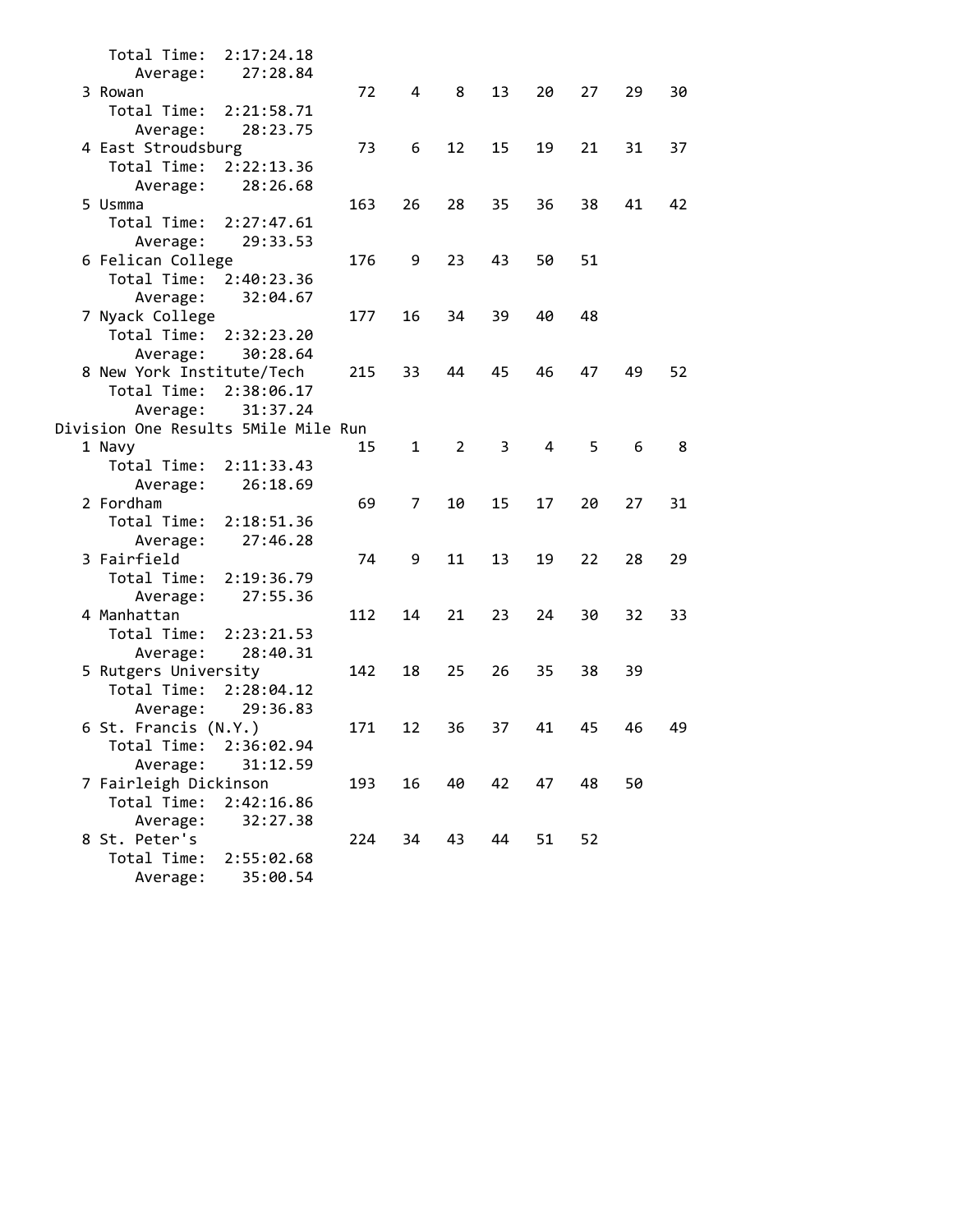Fordham University XC Invitational - 9/6/2014

Fordham Fiasco

Van Cortlandt Park

Last Completed Event

Event 1 Women 5k Run CC

| Name                                           | Year School           |                  | Avg Mile Finals Points |                |
|------------------------------------------------|-----------------------|------------------|------------------------|----------------|
| Non-Award Results 5000 Run                     |                       |                  |                        |                |
| 1 Amanda Eller                                 | Unattached            | 6:08.2           | 19:03.81               |                |
| 2 Jackie Jones                                 | FR Unattached         | 7:28.1           | 23:12.20               |                |
| Division One Results 5000 Run                  |                       |                  |                        |                |
| 1 Paige Senatore                               | JR Rutgers University | 6:06.5           | 18:58.53               | 1              |
| 2 Brianna Tevnan                               | Fordham               | 6:20.1           | 19:40.68               | $\overline{2}$ |
| 3 Brianna Deming                               | SR Rutgers University | 6:21.3           | 19:44.56               | 3              |
| 4 Charlotte Molloy                             | FR Fairfield          | 6:22.9           | 19:49.53               | 4              |
| 5 Allie Wilson                                 | FR Monmouth           | 6:24.0           | 19:52.96               | 5              |
| 6 Julia DeSpirito                              | FR Rutgers University | 6:24.4           | 19:54.11               | 6              |
| 7 Milena Stoicev                               | SR Manhattan          | 6:25.0           | 19:56.06               | $\overline{7}$ |
| 8 Megan Coakley                                | FR Rutgers University | 6:25.3           | 19:56.96               | 8              |
| 9 Mara Lieberman                               | SR Fordham            | 6:25.9           | 19:58.78               | 9              |
| 10 Jenna Cupp                                  | SO Monmouth           | 6:27.1           | 20:02.39               | 10             |
| 11 Alexandra Cappello                          | SR Manhattan          | 6:27.3           | 20:03.14               | 11             |
| 12 Maureen Crimmins                            | SR Fairfield          | 6:29.4           | 20:09.75               | 12             |
| 13 Danielle Renzi                              | SR Fairfield          | 6:30.1           | 20:11.89               | 13             |
| 14 Cate Forte                                  | SR Fairfield          | 6:30.3           | 20:12.36               | 14             |
| 15 Brianne Roche                               | SO Fordham            | 6:30.4           | 20:12.78               | 15             |
| 16 Jacqueline-Ann Willsey                      | SO Fairfield          | 6:32.4           | 20:18.89               | 16             |
| 17 Maggie Hanlon                               | SO Monmouth           | 6:33.0           | 20:20.81               | 17             |
| 18 Jillian Brooks                              | SR Fordham            | 6:35.5           | 20:28.56               | 18             |
| 19 Stephane Vickers                            | SO Fairfield          | 6:35.7           | 20:29.39               | 19             |
| 20 Mackenzie Roche                             | SR Monmouth           | 6:35.9           | 20:29.96               | 20             |
| 21 Ariana Bottalico                            | SO Fordham            | 6:38.7           | 20:38.71               | 21             |
| 22 Alexa Roda                                  | FR Manhattan          | 6:39.2           | 20:40.04               | 22             |
| 23 MacKenzie Maggie                            | SR Fairfield          | 6:40.1           | 20:43.06               | 23             |
| 24 Amanda Fasano                               | JR Monmouth           | 6:40.6           | 20:44.46               | 24             |
| 25 Kaitlyn Bedard                              | SO Rutgers University | 6:40.9           | 20:45.28               | 25             |
| 26 Celine Mazzi                                | FR Rutgers University | 6:42.5           | 20:50.43               | 26             |
| 27 Kendal Hand                                 | JR Monmouth           | 6:42.7           | 20:50.89               | 27             |
| 28 Alivia Carlton                              |                       |                  |                        |                |
|                                                | FR Monmouth           | 6:44.6           | 20:56.89<br>20:58.36   | 28             |
| 29 Sydney Engelberger<br>30 Sarah Glockenmeier | JR Monmouth           | 6:45.1<br>6:47.1 |                        |                |
|                                                | SR Fordham            |                  | 21:04.64               | 29             |
| 31 Alexandra Juzwiak                           | FR Rutgers University | 6:47.7           | 21:06.50               | 30             |
| 32 Katie Saroka                                | SO Manhattan          | 6:47.8           | 21:06.93               | 31             |
| 33 Rachael Baker                               | SO Monmouth           | 6:48.2           | 21:08.11               |                |
| 34 Abby Baker                                  | FR Monmouth           | 6:48.3           | 21:08.50               |                |
| 35 Michael Therrien                            | SR Fairfield          | 6:50.7           | 21:15.89               |                |
| 36 Shannon Averill                             | FR Monmouth           | 6:51.2           | 21:17.43               |                |
| 37 Kelly Gorman                                | FR Manhattan          | 6:51.5           | 21:18.46               | 32             |
| 38 Kathleen Woods                              | JR Fairfield          | 6:52.4           | 21:21.25               |                |
| 39 Alyssa Windle                               | SR Manhattan          | 6:53.5           | 21:24.56               | 33             |
| 40 Kaitlyn Smith                               | FR Manhattan          | 6:53.9           | 21:25.89               | 34             |
| 41 Melanie Notarstefano                        | JR Fordham            | 6:55.1           | 21:29.46               | 35             |
| 42 Danielle Leavitt                            | FR Monmouth           | 6:55.2           | 21:29.86               |                |
| 43 Inelsi Diaz                                 | JR St. Francis (N.Y.) | 6:55.4           | 21:30.53               | 36             |
| 44 Melissa Ganz                                | SO Monmouth           | 6:55.6           | 21:31.03               |                |
| 45 Maria Calazans                              | SO Rutgers University | 6:55.9           | 21:32.14               |                |
| 46 Grace Ostolozaga                            | FR Manhattan          | 6:57.8           | 21:38.03               |                |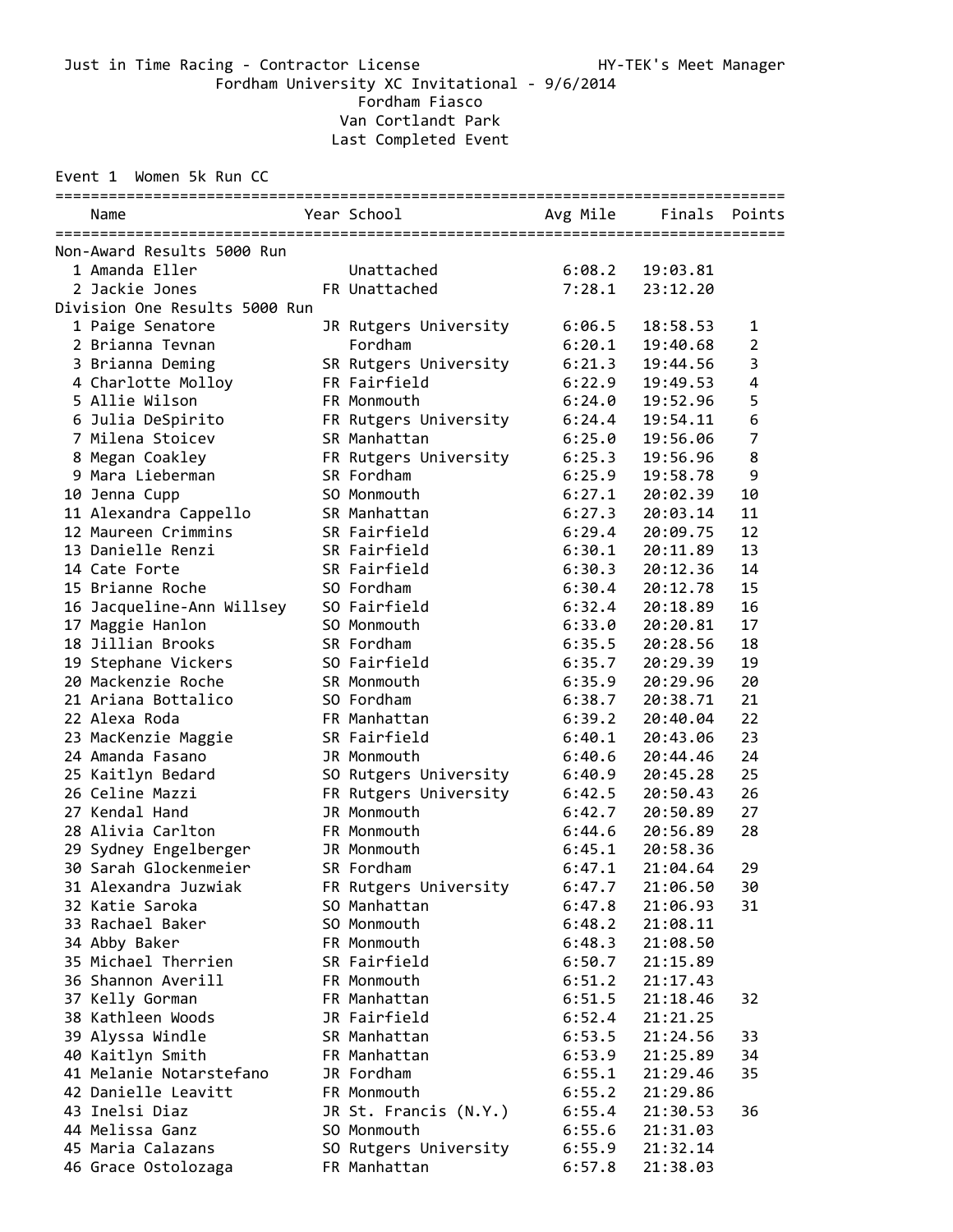| 47 Sarah Wiley                       | SO Monmouth                 | 6:59.8           | 21:44.00             |                         |
|--------------------------------------|-----------------------------|------------------|----------------------|-------------------------|
| 48 Sarah Morrissette                 | SO Fairfield                | 7:01.5           | 21:49.28             |                         |
| 49 Emily Beyer                       | FR Monmouth                 | 7:03.1           | 21:54.50             |                         |
| 50 Samantha Manalastas               | FR Manhattan                | 7:07.8           | 22:09.00             |                         |
| 51 Felicia O'Donnell                 | SR Rutgers University       | 7:14.7           | 22:30.31             |                         |
| 52 Julia Wood                        | SO Fairfield                | 7:17.2           | 22:38.34             |                         |
| 53 Stephanie Morales                 | JR St. Francis (N.Y.)       | 7:20.2           | 22:47.63             | 37                      |
|                                      |                             |                  |                      |                         |
| 54 Jackie Anderson                   | FR St. Peter's              | 7:22.5           | 22:54.63             | 38                      |
| 55 Ashley Cambiasca                  | FR Fairfield                | 7:23.0           | 22:56.31             |                         |
| 56 Lena Janoda                       | SO St. Francis (N.Y.)       | 7:27.9           | 23:11.41             | 39                      |
| 57 Nisa Cicitta                      | SO Rutgers University       | 7:30.8           | 23:20.56             |                         |
| 58 Shannon Lavin                     | FR Fairfield                | 7:31.5           | 23:22.73             |                         |
| 59 Ariela Sutherland                 | FR Fairleigh Dickinson      | 7:36.4           | 23:37.70             | 40                      |
| 60 Georgie Nicholes                  | FR St. Peter's              | 7:37.5           | 23:41.31             | 41                      |
|                                      |                             |                  |                      |                         |
| 61 Lauren Valle                      | FR Manhattan                | 7:38.3           | 23:43.66             |                         |
| 62 Gabriella Vezza                   | SO Fairfield                | 7:38.6           | 23:44.78             |                         |
| 63 Omawattie Singh                   | SO Fairleigh Dickinson      | 7:39.9           | 23:48.78             | 42                      |
| 64 Deirdre Simms                     | SO Fairfield                | 7:46.7           | 24:09.73             |                         |
| 65 Mildred Sam-Otuh                  | JR Fairleigh Dickinson      | 7:52.1           | 24:26.53             | 43                      |
| 66 Skye Tiller                       | JR Fairleigh Dickinson      | 7:58.4           | 24:46.20             | 44                      |
| 67 Taia Thomas                       | SR St. Francis (N.Y.)       | 8:04.7           | 25:05.80             | 45                      |
|                                      |                             |                  |                      |                         |
| 68 Jhanee Sterrett                   | SO Fairleigh Dickinson      | 8:07.3           | 25:13.98             | 46                      |
| 69 Kenesha Brown                     | JR Fairleigh Dickinson      | 8:09.7           | 25:21.38             | 47                      |
| 70 Caitlin Boyles                    | SO Fairleigh Dickinson      | 8:13.6           | 25:33.34             | 48                      |
| 71 Nicki Van Thuyne                  | FR Monmouth                 | 8:15.7           | 25:39.80             |                         |
| 72 Grace Vixama                      | SR St. Francis (N.Y.)       | 8:29.4           | 26:22.56             | 49                      |
| 73 Carolina Herrera                  | FR St. Peter's              | 8:39.7           | 26:54.38             | 50                      |
| 74 Jetiea Williams                   |                             |                  | 27:32.03             | 51                      |
|                                      | JR St. Francis (N.Y.)       | 8:51.8           |                      |                         |
| 75 Selena Marshall                   | JR St. Peter's              | 9:17.0           | 28:50.45             | 52                      |
| 76 Victoria Lundin                   | SR St. Peter's              | 9:26.2           | 29:19.05             | 53                      |
|                                      |                             |                  |                      |                         |
| Division 2,3,JC Results 5000 Run     |                             |                  |                      |                         |
| 1 Julie Friend                       |                             | 6:04.1           | 18:51.03             | 1                       |
|                                      | SO California (Pa.)         |                  |                      |                         |
| 2 Chelsea Conover                    | JR East Stroudsburg         | 6:13.2           | 19:19.36             | $\overline{2}$          |
| 3 Allison Decker                     | SO East Stroudsburg         | 6:13.3           | 19:19.61             | $\overline{\mathbf{3}}$ |
| 4 Talya Williams                     | FR Liu Post                 | 6:16.1           | 19:28.43             | $\overline{4}$          |
| 5 Hannah Damron                      | JR Southern Maine           | 6:17.5           | 19:32.86             | 5                       |
| 6 Sara-Caitrin Mandelburg            | SO Nyack College            | 6:25.7           | 19:58.21             | 6                       |
| 7 Carly Martz                        | SO College of N             | 6:26.5           | 20:00.56             | $\overline{7}$          |
| 8 Elizabeth Stirling                 | JR Liu Post                 | 6:27.8           | 20:04.68             | 8                       |
|                                      | FR Rowan                    |                  |                      | 9                       |
| 9 Stephanie Hiester                  |                             | 6:28.3           | 20:06.14             |                         |
| 10 Laura Straub                      | SO College of N             | 6:29.7           | 20:10.64             | 10                      |
| 11 Tara Nealon                       | SR College of N             | 6:29.9           | 20:11.21             | 11                      |
| 12 Megan Stack                       | SR College of N             | 6:31.9           | 20:17.56             | 12                      |
| 13 Sam Young                         | FR East Stroudsburg         | 6:33.2           | 20:21.64             | 13                      |
| 14 Mel Riley                         | JR East Stroudsburg         | 6:34.7           | 20:26.00             | 14                      |
| 15 Catherine Dougherty               | JR Rowan                    | 6:34.9           | 20:26.81             | 15                      |
| 16 Ariana Nash                       | FR Nyack College            | 6:35.6           | 20:28.86             | 16                      |
|                                      |                             |                  |                      |                         |
| 17 Liz Johnson                       | SR College of N             | 6:36.7           | 20:32.46             | 17                      |
| 18 Catherine Keenan                  | SR Southern Maine           | 6:37.1           | 20:33.71             | 18                      |
| 19 Lauren Toth                       | SO East Stroudsburg         | 6:41.0           | 20:45.64             | 19                      |
| 20 Emily Panciera                    | SR Southern Maine           | 6:41.4           | 20:47.03             | 20                      |
| 21 Shannon Bridges                   | SO California (Pa.)         | 6:43.1           | 20:52.18             | 21                      |
| 22 Sidney Spaschak                   | FR Nyack College            | 6:45.8           | 21:00.68             | 22                      |
| 23 Gladys Kimutai                    | SR New York Ins             | 6:46.5           | 21:02.78             | 23                      |
| 24 Allison Hall                      |                             | 6:48.5           | 21:08.93             | 24                      |
|                                      | SR California (Pa.)         |                  |                      |                         |
| 25 Onyinyechi Obelle                 | JR Rowan                    | 6:48.9           | 21:10.31             | 25                      |
| 26 larissa Pywowariw                 | SO Rowan                    | 6:49.0           | 21:10.56             | 26                      |
| 27 Jillian Manzo                     | SR College of N             | 6:49.1           | 21:11.03             | 27                      |
| 28 Lauren Hoffman                    | FR Liu Post                 | 6:49.3           | 21:11.36             | 28                      |
| 29 Kayla Glynn<br>30 Christin Bettis | JR College of N<br>SO Rowan | 6:49.5<br>6:50.0 | 21:12.06<br>21:13.68 | 29<br>30                |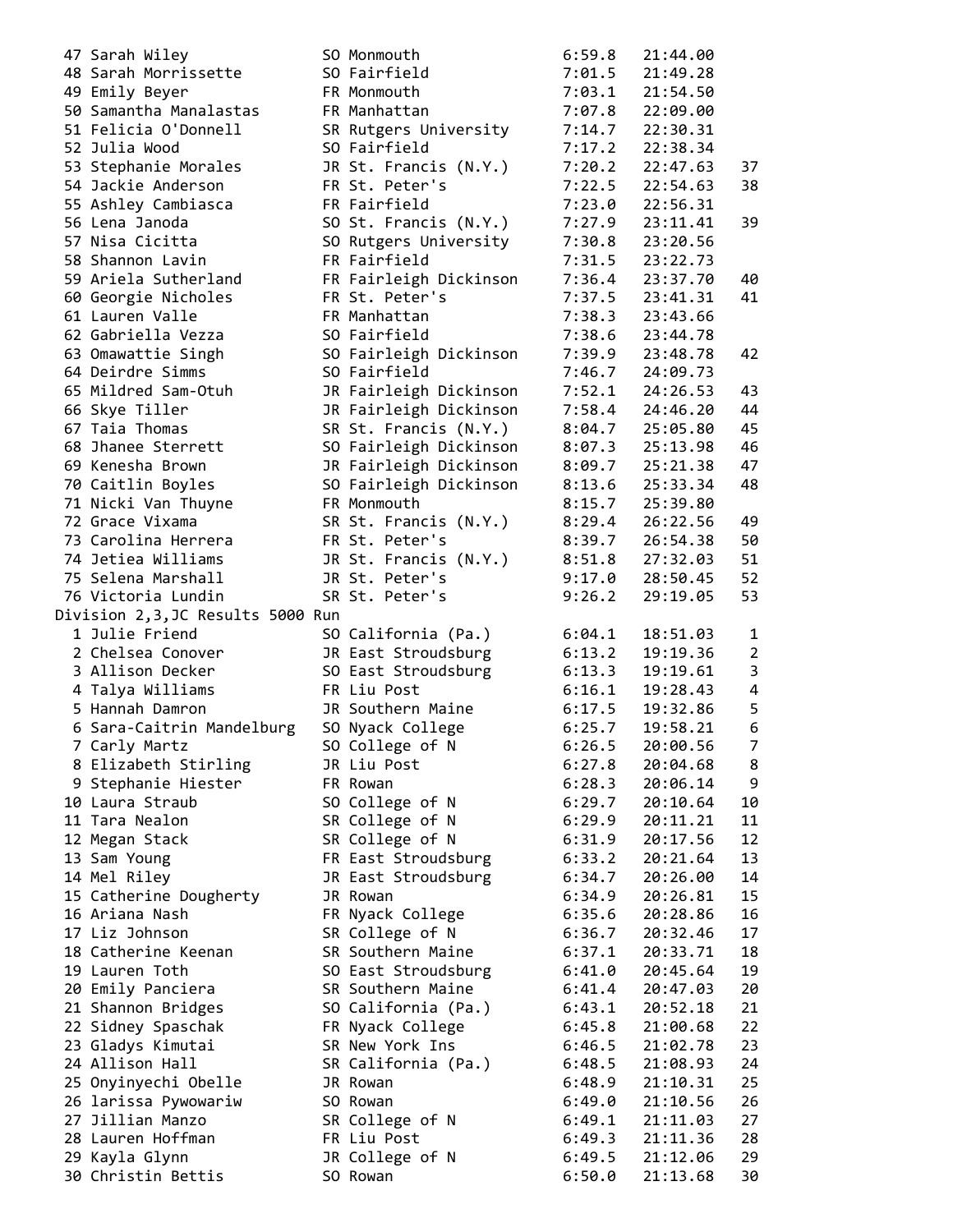| 31 Trisha Frazer      | SO Nyack College     | 6:50.2 | 21:14.46 | 31 |
|-----------------------|----------------------|--------|----------|----|
| 32 Katilyn Woods      | FR California (Pa.)  | 6:50.6 | 21:15.50 | 32 |
| 33 Emily Acton        | FR Rowan             | 6:51.4 | 21:18.06 | 33 |
| 34 Allysa Silver      | SR College of N      | 6:51.7 | 21:19.03 |    |
| 35 Allison Fournier   | FR College of N      | 6:52.1 | 21:20.31 |    |
| 36 Jasmine Amro       | FR East Stroudsburg  | 6:53.2 | 21:23.68 | 34 |
| 37 Steph Soni         | SR East Stroudsburg  | 6:56.3 | 21:33.21 | 35 |
| 38 Kathryn Boehmer    | JR New York Ins      | 6:56.7 | 21:34.39 | 36 |
| 39 Brooke Davis       | JR Southern Maine    | 6:57.1 | 21:35.68 | 37 |
| 40 Jewel Brown        | SO Rowan             | 6:59.0 | 21:41.53 | 38 |
| 41 Stefani Ritter     | FR Nyack College     | 7:01.4 | 21:48.96 | 39 |
| 42 Sabrina Roldan     | SO Felican College   | 7:02.2 | 21:51.68 | 40 |
| 43 Samantha Farina    | SR Rowan             | 7:02.7 | 21:53.00 |    |
| 44 Kaylyn West        | FR East Stroudsburg  | 7:04.3 | 21:58.21 |    |
| 45 Sabrina White      | SR Nyack College     | 7:04.5 | 21:58.86 | 41 |
| 46 Shaylyn Stehl      | SR Liu Post          | 7:04.7 | 21:59.21 | 42 |
| 47 Rebecca Cummings   | SO College of N      | 7:04.9 | 22:00.11 |    |
| 48 Kiersten Lapp      | FR Rowan             | 7:05.6 | 22:02.25 |    |
| 49 Aimee Abbot        | JR Rowan             | 7:06.1 | 22:03.75 |    |
| 50 Mary Zehnder       | SO Usmma             | 7:06.4 | 22:04.71 | 43 |
| 51 Kaylee Kilbert     | FR Usmma             | 7:07.5 | 22:08.00 | 44 |
| 52 Cassandra Pederson | FR Usmma             | 7:10.4 | 22:17.06 | 45 |
| 53 Melanie Fiume      | JR New York Ins      | 7:11.7 | 22:21.23 | 46 |
| 54 Catherine Nolan    | SR Rowan             | 7:12.4 | 22:23.41 |    |
| 55 Anna Whitaker      | SR Southern Maine    | 7:12.8 | 22:24.41 | 47 |
| 56 Caroline Moore     | FR College of N      | 7:13.0 | 22:25.03 |    |
| 57 Melissa Pierre     | FR New York Ins      | 7:13.2 | 22:25.78 | 48 |
| 58 Hayley Jackson     | FR East Stroudsburg  | 7:13.7 | 22:27.31 |    |
| 59 Tayla Robbins      | SR Southern Maine    | 7:14.5 | 22:29.66 | 49 |
| 60 Kate Hempfling     | FR East Stroudsburg  | 7:14.9 | 22:30.91 |    |
| 61 Kathyrn Juniewicz  | SO Rowan             | 7:16.3 | 22:35.34 |    |
| 62 Megan Leise        | SO College of N      | 7:18.4 | 22:42.03 |    |
| 63 Michelle Zazzero   | JR East Stroudsburg  | 7:20.0 | 22:46.84 |    |
| 64 Lauren Montieth    | JR East Stroudsburg  | 7:20.4 | 22:48.13 |    |
| 65 Claire Corbett     | SO Rowan             | 7:21.0 | 22:50.13 |    |
| 66 grace Kaler        | SR Rowan             | 7:21.2 | 22:50.66 |    |
| 67 Shannon Marsteller | JR California (Pa.)  | 7:21.8 | 22:52.38 | 50 |
| 68 Brooke Rozea       | JR Liu Post          | 7:23.3 | 22:57.13 | 51 |
| 69 Emily Lopez        | SO Dominican College | 7:23.5 | 22:57.88 | 52 |
| 70 Christine Belbey   | FR East Stroudsburg  | 7:23.8 | 22:58.66 |    |
| 71 Kristine Gaffney   | FR College of N      | 7:23.9 | 22:58.95 |    |
| 72 Cassidy Cardone    | FR College of N      | 7:26.2 | 23:06.03 |    |
| 73 Katie Thomas       | SR East Stroudsburg  | 7:26.9 | 23:08.34 |    |
| 74 Paige Lamberson    | SO California (Pa.)  | 7:28.5 | 23:13.34 | 53 |
| 75 Jasmine Boyle      | SO Southern Maine    | 7:29.1 | 23:15.13 | 54 |
| 76 Kelly Williamson   | JR College of N      | 7:29.6 | 23:16.59 |    |
| 77 Nina Paranjpe      | FR College of N      | 7:31.9 | 23:23.98 |    |
| 78 Rachel Greenberg   | JR Rowan             | 7:32.5 | 23:25.59 |    |
| 79 Morgan Shea        | FR Rowan             | 7:33.9 | 23:30.09 |    |
| 80 Mary Kate Killoran | SO East Stroudsburg  | 7:34.4 | 23:31.66 |    |
| 81 Sylvia Bialy       | SR Felican College   | 7:37.9 | 23:42.45 | 55 |
| 82 Erin Love          | SO East Stroudsburg  | 7:38.4 | 23:44.20 |    |
| 83 Andrea Sarracino   | JR Felican College   | 7:38.8 | 23:45.38 | 56 |
| 84 Sarina Sokoloff    | FR College of N      | 7:39.0 | 23:45.98 |    |
| 85 Alexandria Miller  | FR Usmma             | 7:39.4 | 23:47.23 | 57 |
| 86 Michelle Camacho   | SR Felican College   | 7:42.3 | 23:56.31 | 58 |
| 87 Katie Roschler     | SO Felican College   | 7:44.1 | 24:01.80 | 59 |
| 88 Christina Borghese | SO East Stroudsburg  | 7:45.6 | 24:06.34 |    |
| 89 Steph Belbey       | SO East Stroudsburg  | 7:49.6 | 24:18.88 |    |
| 90 Christina Ricci    | JR Rowan             | 7:53.7 | 24:31.66 |    |
| 91 Renee Roncace      | SR Dominican College | 7:59.3 | 24:48.95 | 60 |
|                       |                      |        |          |    |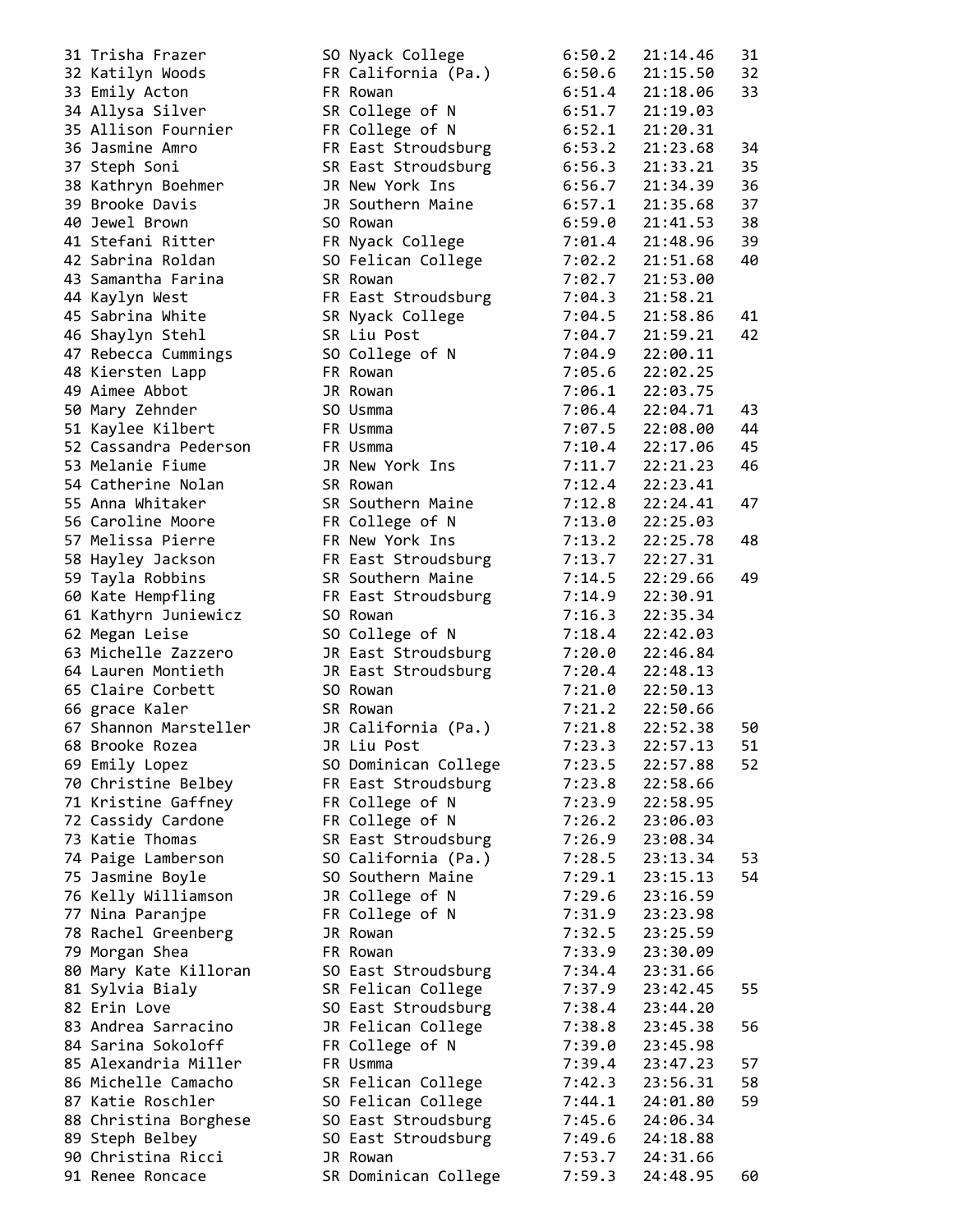| 92 Alexis Conte         | SO Rowan             | 7:59.6  | 24:49.84 |    |
|-------------------------|----------------------|---------|----------|----|
| 93 Ashley Simmon        | FR Southern Maine    | 8:03.8  | 25:02.88 |    |
| 94 Michelle Schiewe     | SR Nyack College     | 8:07.2  | 25:13.45 | 61 |
| 95 Renee Pappalas       | JR East Stroudsburg  | 8:07.8  | 25:15.28 |    |
| 96 Chelsea Bard         | SO Southern Maine    | 8:08.8  | 25:18.38 |    |
| 97 alexis hoerter       | FR Rowan             | 8:11.0  | 25:25.48 |    |
| 98 Rebecca Bessler      | FR Usmma             | 8:22.0  | 25:59.66 | 62 |
| 99 Liane Rossi          | SR Felican College   | 8:30.4  | 26:25.48 | 63 |
| 100 Cianne Plummer      | SO Southern Maine    | 8:42.3  | 27:02.48 |    |
| 101 Alex Andrews        | FR Southern Maine    | 8:46.1  | 27:14.34 |    |
| 102 Allyson Scheideler  | SO East Stroudsburg  | 8:58.9  | 27:54.31 |    |
| 103 Danica Moore        | SO Southern Maine    | 9:00.3  | 27:58.48 |    |
| 104 Emily Pierre        | FR East Stroudsburg  | 9:08.3  | 28:23.31 |    |
| 105 Katie Duggan        | JR Dominican College | 9:13.5  | 28:39.41 | 64 |
| 106 Mary Curatolo       | SO Dominican College | 9:19.1  | 28:56.80 | 65 |
| 107 Natasha Gonel       | SO Felican College   | 9:20.7  | 29:01.88 | 66 |
| 108 Zharde Sellona      | JR Felican College   | 9:20.9  | 29:02.63 |    |
| 109 Lia Matz            | JR New York Ins      | 9:26.0  | 29:18.31 | 67 |
| 110 Kadijah Cox         | SO Dominican College | 9:48.6  | 30:28.53 | 68 |
| 111 Sharnese Scott      | JR Felican College   | 9:48.7  | 30:29.00 |    |
| 112 Samantha Kamphausen | SR Felican College   | 9:58.4  | 30:59.00 |    |
| 113 Torie Matarazzo     | SO East Stroudsburg  | 10:10.6 | 31:37.00 |    |

Team Scores

| ================================<br>Rank Team | Total | 1              | $\mathcal{P}$ | 3  | Δ  |    | *6 | *7 | ===================<br>*Ջ | *q |
|-----------------------------------------------|-------|----------------|---------------|----|----|----|----|----|---------------------------|----|
| Division 2,3,JC Results 5000 Run              |       |                |               |    |    |    |    |    |                           |    |
| 1 East Stroudsburg                            | 51    | $\overline{2}$ | 3             | 13 | 14 | 19 | 34 | 35 |                           |    |
| Total Time:<br>1:40:12.25                     |       |                |               |    |    |    |    |    |                           |    |
| 20:02.45<br>Average:                          |       |                |               |    |    |    |    |    |                           |    |
| 2 College of New Jersey                       | 57    | 7              | 10            | 11 | 12 | 17 | 27 | 29 |                           |    |
| Total Time:<br>1:41:12.43                     |       |                |               |    |    |    |    |    |                           |    |
| 20:14.49<br>Average:                          |       |                |               |    |    |    |    |    |                           |    |
| 3 Rowan                                       | 105   | 9              | 15            | 25 | 26 | 30 | 33 | 38 |                           |    |
| Total Time:<br>1:44:07.50                     |       |                |               |    |    |    |    |    |                           |    |
| 20:49.50<br>Average:                          |       |                |               |    |    |    |    |    |                           |    |
| 4 Nyack College                               | 114   | 6              | 16            | 22 | 31 | 39 | 41 | 61 |                           |    |
| Total Time:<br>1:44:31.17                     |       |                |               |    |    |    |    |    |                           |    |
| 20:54.24<br>Average:                          |       |                |               |    |    |    |    |    |                           |    |
| 5 Southern Maine                              | 127   | 5              | 18            | 20 | 37 | 47 | 49 | 54 |                           |    |
| Total Time:<br>1:44:53.69                     |       |                |               |    |    |    |    |    |                           |    |
| 20:58.74<br>Average:                          |       |                |               |    |    |    |    |    |                           |    |
| 6 California (Pa.)                            | 128   | $\mathbf{1}$   | 21            | 24 | 32 | 50 | 53 |    |                           |    |
| Total Time:<br>1:45:00.02                     |       |                |               |    |    |    |    |    |                           |    |
| 21:00.01<br>Average:                          |       |                |               |    |    |    |    |    |                           |    |
| 7 Liu Post                                    | 133   | 4              | 8             | 28 | 42 | 51 |    |    |                           |    |
| Total Time:<br>1:45:40.81                     |       |                |               |    |    |    |    |    |                           |    |
| 21:08.17<br>Average:                          |       |                |               |    |    |    |    |    |                           |    |
| 8 New York Institute/Tech                     | 220   | 23             | 36            | 46 | 48 | 67 |    |    |                           |    |
| Total Time:<br>1:56:42.49                     |       |                |               |    |    |    |    |    |                           |    |
| 23:20.50<br>Average:                          |       |                |               |    |    |    |    |    |                           |    |
| 9 Usmma                                       | 251   | 43             | 44            | 45 | 57 | 62 |    |    |                           |    |
| Total Time:<br>1:56:16.66                     |       |                |               |    |    |    |    |    |                           |    |
| 23:15.34<br>Average:                          |       |                |               |    |    |    |    |    |                           |    |
| 10 Felican College                            | 268   | 40             | 55            | 56 | 58 | 59 | 63 | 66 |                           |    |
| Total Time:<br>1:57:17.62                     |       |                |               |    |    |    |    |    |                           |    |
| Average:<br>23:27.53                          |       |                |               |    |    |    |    |    |                           |    |
| 11 Dominican College                          | 309   | 52             | 60            | 64 | 65 | 68 |    |    |                           |    |
| Total Time:<br>2:15:51.57                     |       |                |               |    |    |    |    |    |                           |    |

Average: 27:10.32